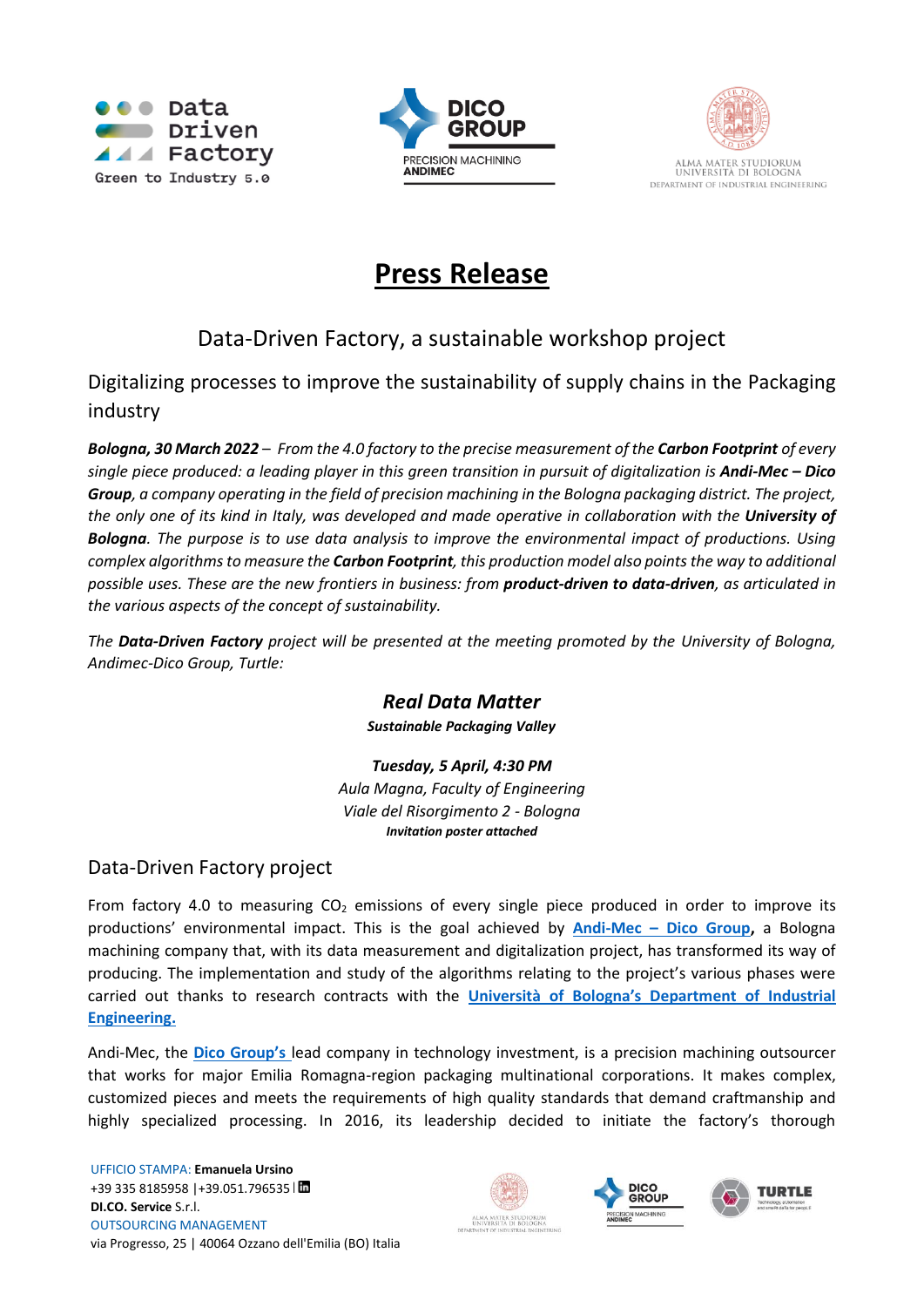





transformation, planning major investments in three areas: real property, technology, and organization. The last of these in particular is to be done via standardization of procedures and the availability of new ICT tools (MES - Manufacturing Execution System) capable of helping integrate production processes with business ones; thanks to data sharing, the relationship with customers becomes more inclusive. Making a transition yet to be widespread in this supply segment, the company was transformed into a *Data-Driven Factory*, thus gaining an effective competitive edge. But the company did not stop there: to this highly important step, it immediately added another.

Working to digitize and decarbonize processes is one of the assets of the Recovery and Resilience Plan (Piano nazionale di ripresa e resilienza – PNRR) adopted by the Italian Government in 2021.

To achieve this goal, Andi-Mec has developed a project, again in close collaboration with the University of Bologna's Faculty of Engineering, and has produced a method for calculating the **Carbon Footprint** based on a point-by-point survey, for each particular product, of 4 parameters: **energy consumption, waste production, transport, and packaging**. It has thus acquired a system that measures the kilogrammes of CO<sub>2</sub> introduced into the environment and derived from its productions, comprising the entire supply chain and then tracking all the consumption, in all phases and in all the processes involved. **[Turtle,](https://www.turtlesrl.com/)** a spin-off of the University of Bologna, using **[Vivace](https://www.turtlesrl.com/vivace/) Software** – the first management software to quantify the environmental, economic, and social aspects of business – assessed the Andi-Mec model, giving it an excellent score. From here, it was a short step – one already being taken – to additional improvements, in **environmental terms,** of the quality of its products.

#### *"Meeting the needs of the present without compromising the ability of future generations to meet their own needs"*

This is the exact definition of **sustainable development** provided by the United Nations in 1987. And, for Andi-Mec, which through the development of digitalization processes has an eye on the multiple aspects of sustainability, this is the plan.

- 1) **Social sustainability**, to make the work more interesting for new generations. After a few weeks of familiarization, thanks to MES, young people joining Andi-Mec can access all the information in order to work efficiently. Every worker can communicate his or her observations and propose changes.
- 2) **Economic sustainability**, to base every economically significant choice upon clear and certain key performance indicators (KPIs), thus optimizing productions and their yield.
- 3) **Environmental sustainability**, also providing the Carbon Footprint the amount of CO<sub>2</sub> generated by its production process – for every piece it produces, and taking corrective actions to improve the environmental impact of productions.

Digitalization, then, opens the way for new business models transitioning from *product-driven* to *datadriven*. The keystone for turning a **Sustainable Workshop** project into reality is the *Data-Driven Factory,* the open, scalable, and easily replicable production model adopted by Andi-Mec. This means offering customers – and not only customers – the sharing of information on production process, and the ability to pinpoint